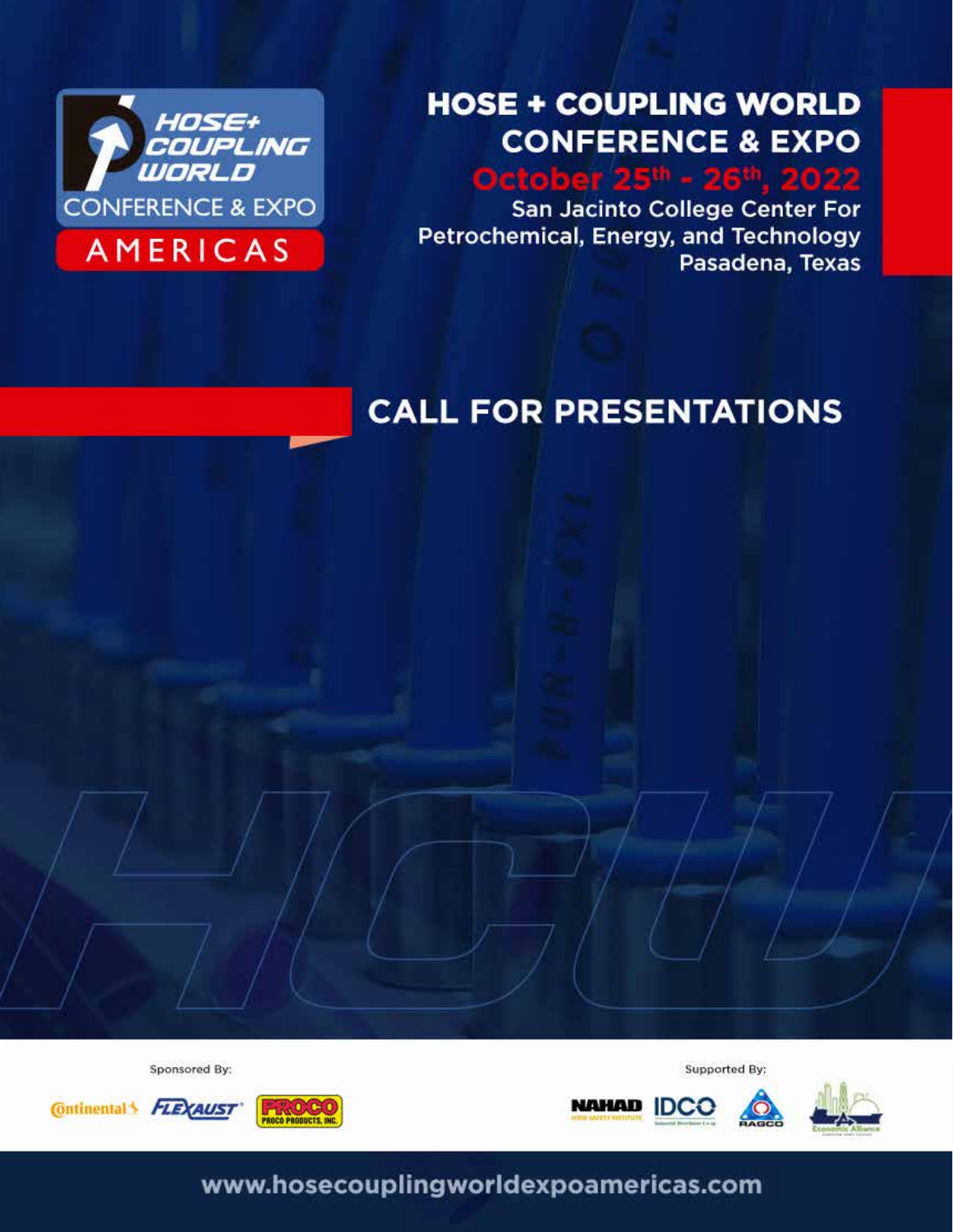

### Hose + Coupling World Americas Conference & Expo

October 25th-26th, 2022 San Jacinto College LyondellBasell Center for Petrochemical, Energy & Technology (CPET) Pasadena, Texas, USA

# BRINGING TOGETHER THE HOSE COMMUNITY THIS OCTOBER!

Be part of the Hose + World Americas Conference & Expo to take place on October 25<sup>th</sup> & 26<sup>th</sup>, 2022 at the Lyondell-Basell Center for Petrochemical, Energy, & Technology (CPET) in Pasadena, TX. The dynamic and interactive event will give attendees the opportunity to network with the leading minds driving ahead innovation and excellence in the field of industrial hoses and related equipment use, maintenance, and repair. Featuring an exhibition and a technical conference, the event will have something to offer for everyone, including manufacturers, distributors, service providers, EPCs, and end users.

During the exhibition, manufacturers, suppliers and distributors will have the chance to showcase their latest products, technologies, services and capabilities, while simultaneously forming new business relationships and reaffirming old ones. The technical conference will feature hose experts from various sectors.

Hose + Coupling World Americas is also thrilled to announce the appointment of Fred Schweighardt of airgas, an Air Liquide company, as Chairman for the 2022 Hose + Coupling World Americas Conference. Fred has been an active member of the Steering Committee and was an asset in building previous conference programs. The Hose + Coupling World Americas team looks forward to having Fred's knowledge, experience, and expertise in building an informative conference program, this year.

# A MESSAGE FROM THE CHAIRMAN



It is my pleasure to act as the Chairman of the 2022 Hose + Coupling World Conference and Exhibition. This is an important event for people across a variety of industries including oil & gas, chemical & petrochemical, and power generation to network, share knowledge and learn something new.

Professionals from all sides of the hose and coupling industry will come together to discuss experiences, share insights and work to resolve common challenges. Attendees will have an opportunity to meet experts in fields as diverse as material selection and specification, cryogenic applications, high/ultra-high-pressure applications, testing, installation and inspection, hydraulics, hose safety, and more.

Presentations on topics from new technology and materials to avoiding coupling failure will be given by expert end users, EPCs, manufacturers and distributors. With the demand for more and more energy driving operational and producing companies into more difficult surroundings—for example, environments with high corrosion factors, extreme temperatures (either cold or high) and lower depths—it is more important than ever to discover and inspire the innovations that will carry us forward into the future.

If you are an expert in one or more of the topics included in the preliminary conference program, there may still be time for you to participate at the event. Delivering a presentation or joining a panel of experts is not only hugely rewarding, but also a great way to initiate a conversation.

Along with the 2022 Hose + Coupling World Steering Committee, I am happy to present the preliminary conference program for the Hose + Coupling World Conference & Expo — one that will challenge you to learn more about the role of hoses and couplings in a wide variety of critical applications.

See you at the 2022 Hose + Coupling World Conference & Expo!

Sincerely,

**Fred Schweighardt** *Director of Business Development - Advanced Fabrication Markets -* **Airgas, an Air Liquide company**

#### **STEERING COMMITTEE**

Gilbert Alonzo, *Technical Consultant* – Mechanical Engineer – **Sullexis** Hailing An, *Subsea Engineer* – **Chevron** Eric Blazej, *Industrial Distribution Sales Manager* – **Proco Products** Frank Caprio, *Corporate Trainer and Major Market Specialist* – **Hose Master** Andy Christmas, *Business Development Manager* – **McGill Hose & Coupling**  Blaise Cordier, *Quality Assurance Interim Team Lead, Facilities and Projects* – **Chevron Energy** Jim Daniels, *President & COO* – **Mid-States Sales** Gordon Duff, *Senior Vice President* – **RYCO** Mike Harvey, *VP/General Manager Manufacturing* – **Flexaust**  Chris Holder, *Operations Manager* – **Singer Equities** Rob Huber, *Commercialization Manager* – **Gates Corporation** Gobind Khiani, *Fellow, Piping / Pipelines / Control Systems* – **Enbridge** Brent Lilly, *Vice President, Sales & Marketing* – **PTCoupling**

Rob Lyons, *President* – **TIPCO Technologies** Prashant Malik, *Director* – **Barry-Wehmiller Design Group** Molly Alton Mullins, *Executive Vice President* – **NAHAD** John O'Donnell, *President* – **IDCO Co-op** John Owens, *Hydraulic Hose Technician/Supervisor* – **NACG** Rick Pitman, *CSP, Senior Vice President Environmental, Safety, Health and Transportation* – **HyrdoChemPSC** Jim Reilly, *Market Manager Downstream* – **GHX Industrial** Azael Resendiz, *Senior Design Engineer* – **Caterpillar Inc.** Karina Robinson, *Market Director, Industrial Hose for North America* – **Continental** John-Paul Schmidt, *USGC Regional Piping Focal Point* – **Dow Chemical** Joanna Truitt, *Director of Training and the Hose Safety Institute* – **NAHAD** Susanna Vandenberg, *Marketing Manager* – **Flexaust**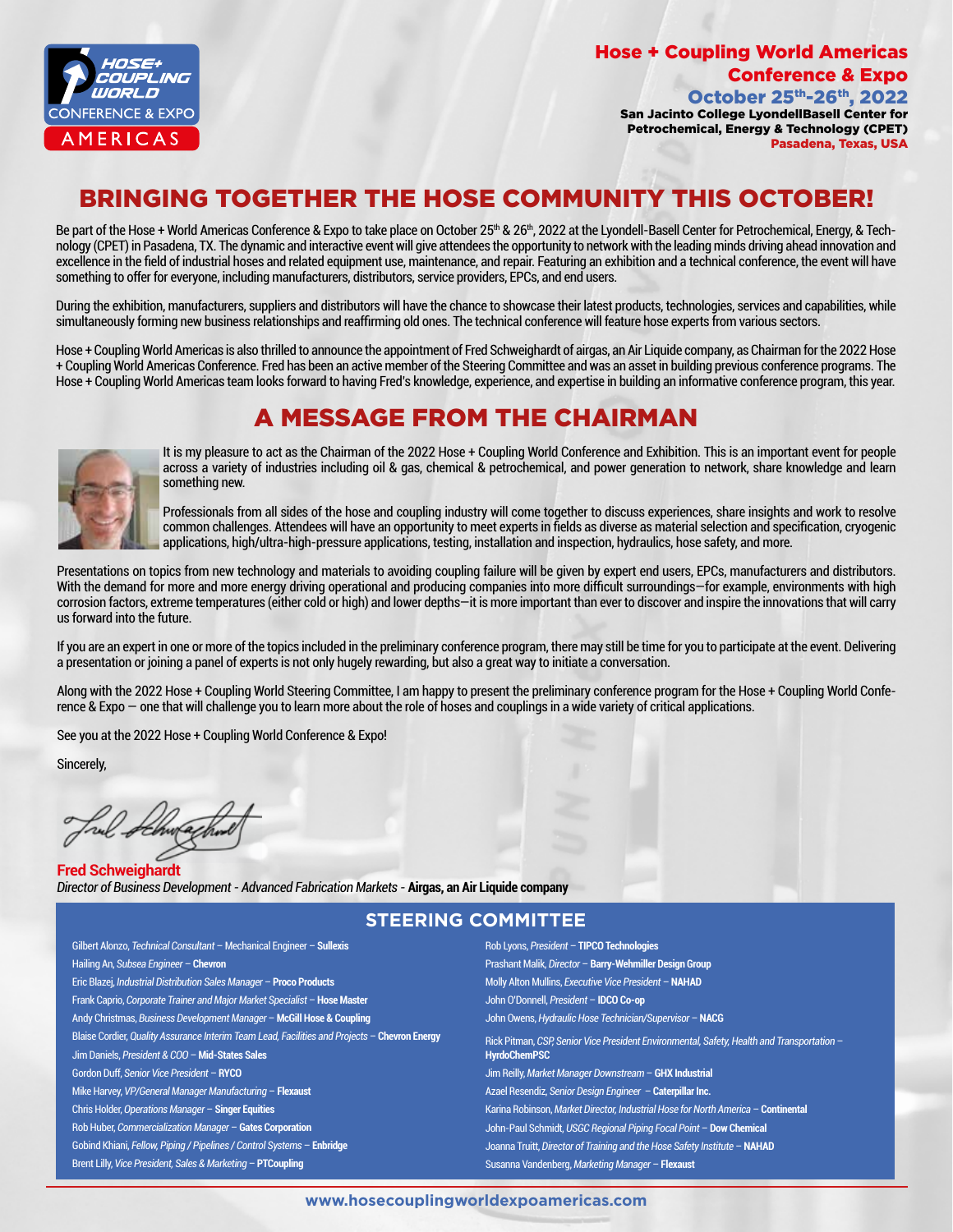

## Hose + Coupling World Americas Conference & Expo

October 25th-26th, 2022 San Jacinto College LyondellBasell Center for Petrochemical, Energy & Technology (CPET) Pasadena, Texas, USA

The Hose + Coupling World Americas Conference Chairman, and Steering Committee invite presentations to be made at the event on a wide variety of topics related to hoses, couplings, fittings and accessories in the industrial flow control industry. Experts from all areas of the hose and coupling industry — including end users, EPCs, material experts, manufacturers and distributors — are en-

couraged to submit an abstract for a technical paper or discussion-based workshop to the Steering Committee for review.





#### Make a Technical Presentation or Participate in a Discussion-based Session

Hose and coupling experts are invited to submit an abstract for a detailed PowerPoint presentation, discussion-based workshop proposal or technology demonstration. If you would like to make a presentation during the conference, please submit a 250-500 word abstract outlining the topic and material to Conference Coordinator, **Sarah Bradley (s.bradley@kci-world.com)**, to be reviewed by the Steering Committee.

### Abstract Submission Guidelines

- 250 to 500 words
- Include a relevant title
- Outline presentation topic, scope of discussion & relevant keywords
- Must be technical in nature; commercial content will not be accepted
- Please include your name, job title, company, and contact details
- Please email you abstract to Conference Coordinator Sarah Bradley (s.bradley@kci-world.com) by April 15th, 2022.

#### Potential Abstract Topics **TECHNOLOGY AND MATERIALS**

- New technology and innovation
- Material selection
- 
- Maintenance and repair solutions • High/Ultra high-pressure materials
- Flexible metallic materials
- High integrity hoses and couplings

#### **APPLICATIONS & SECTORS**

- Subsea & marine
- Power generation
- Oil & gas
- Chemical/petrochemical
- Pharmaceutical
- Agriculture
- Food & beverage
- Water & wastewater
- Pulp & paper
- Solids & slurries
- Cryogenic applications
- Severe service applications

#### **GENERAL INTEREST**

- Avoiding high pressure coupling failure
- Distributor & supplier relationships • Testing and standards
- Data availability and responsibility
- Hose safety
- Environmental considerations
- Hose asset management
- Value-added distribution & services